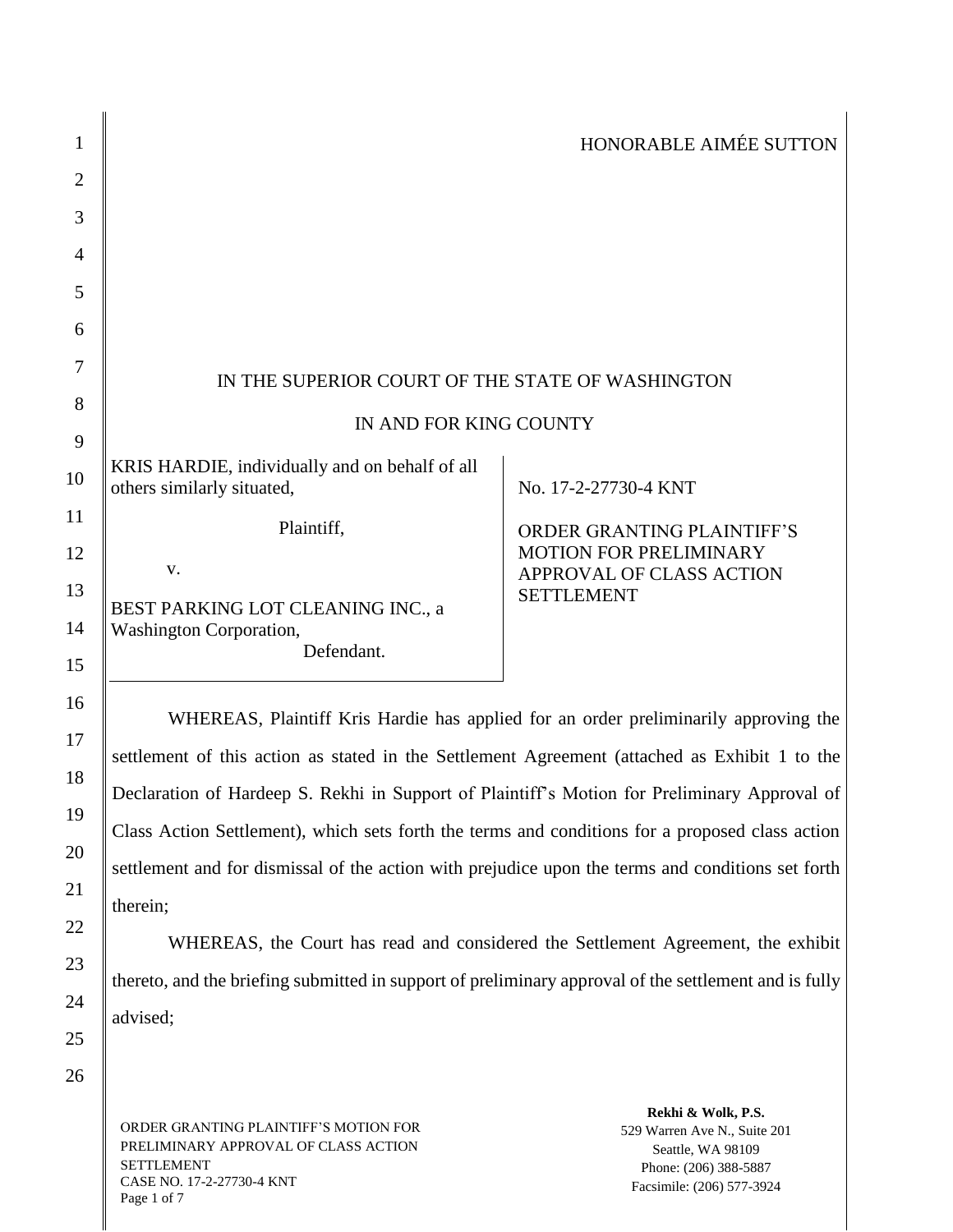## NOW, THEREFORE, IT IS HEREBY ORDERED:

Unless otherwise provided herein, all capitalized terms in this Order shall have the same meaning as set forth in the Settlement Agreement.

1. The Court preliminarily approves the Settlement Agreement and the terms set forth therein—including the relief afforded the Settlement Class, the service award to the Plaintiff, the attorneys' fees and costs award to Class Counsel, and the Settlement Administration expenses award—as being fair, reasonable and adequate. The Settlement Agreement is the result of arm's length negotiations between experienced attorneys who are familiar with class action litigation in general and with the legal and factual issues of this case in particular.

2. The Court appoints CPT Group, Inc. as Settlement Administrator. The Court approves the Settlement Administrator to perform the functions required by the terms of the Settlement Agreement. The Court also approves reasonable compensation and costs to the Settlement Administrator in accordance with the Settlement Agreement.

3. A final fairness hearing ("Final Fairness Hearing") for purposes of determining whether the Settlement should be finally approved, shall be held before the Court on November 8, 2019, at 8:30 a.m. in the courtroom of the Honorable Aimée Sutton at King County Superior Court, 401 4th Ave. N., Courtroom 4D, Seattle, Washington. At the hearing, the Court will hear arguments concerning whether the proposed Settlement and the terms and conditions provided for in the Settlement Agreement should be granted final approval by the Court as fair, reasonable and adequate. The Court will also consider and rule on any other matters that the Court deems appropriate.

4. The Court approves, as to form and content, the Notice of Settlement to be sent to the members of the Settlement Class, which is attached to the Settlement Agreement as Exhibit A. In addition, the Court finds that distribution of the Notices substantially in the manner set forth in this this Order and Exhibit A of the Settlement Agreement will meet the requirements of due process

ORDER GRANTING PLAINTIFF'S MOTION FOR PRELIMINARY APPROVAL OF CLASS ACTION SETTLEMENT CASE NO. 17-2-27730-4 KNT Page 2 of 7

**Rekhi & Wolk, P.S.** 529 Warren Ave N., Suite 201 Seattle, WA 98109 Phone: (206) 388-5887 Facsimile: (206) 577-3924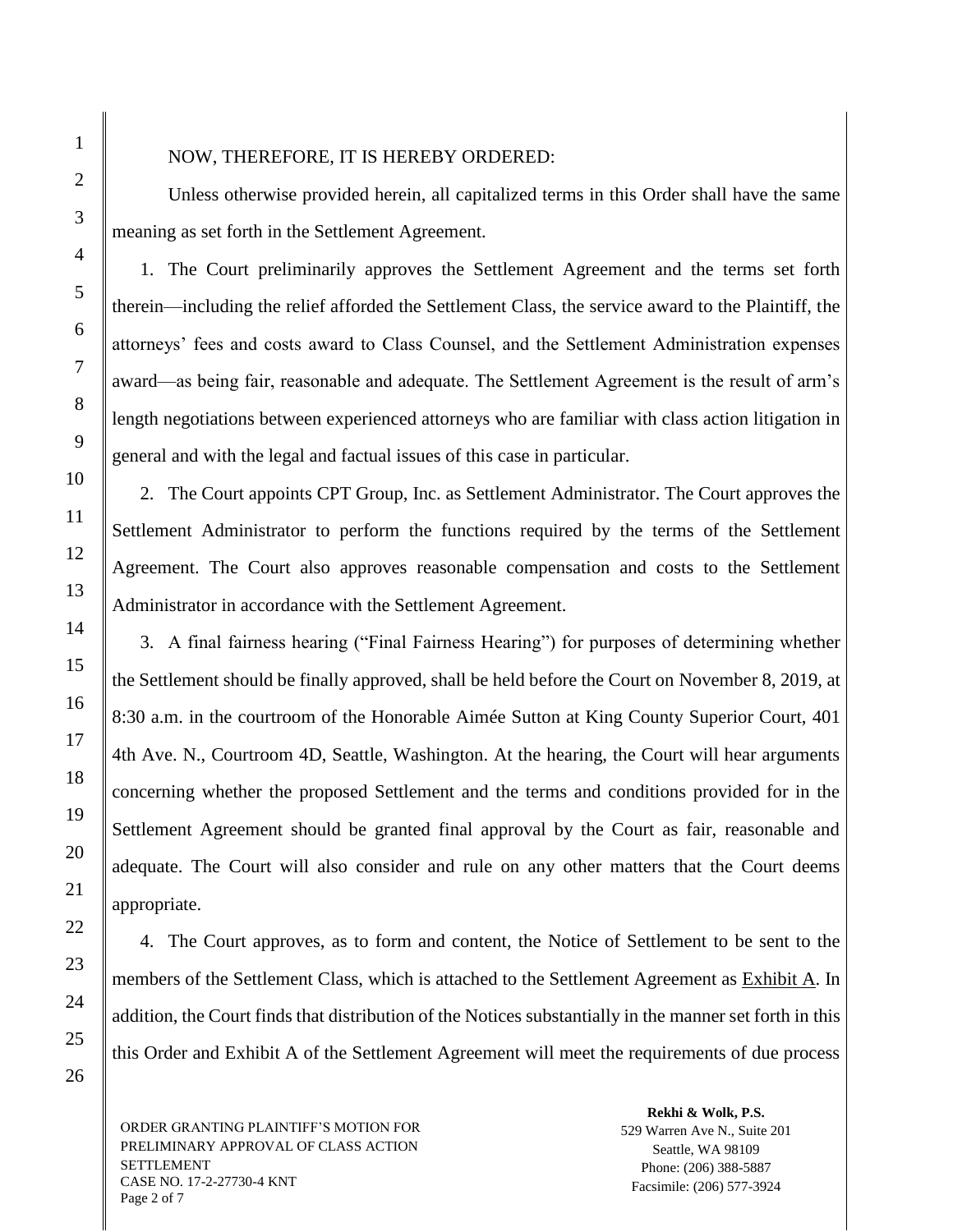and applicable law, will provide the best notice practicable under the circumstances, and will constitute due and sufficient notice to all individuals entitled thereto.

5. The procedure for distributing notice shall be as follows:

a. Within seven days of the date of this Order, Defendants shall produce to the Settlement Administrator for each Settlement Members in MS Excel format: name, last known address, and last known telephone number.

b. No later than 30 days after entry of this Order, the Settlement Administrator shall issue notice to all Settlement Class Members ("Class Notice"). The date on which Class Notices are sent shall be deemed the "Initial Notice Mailing Date."

c. Before mailing the Class Notices, the Settlement Administrator will perform normal and customary address updates and verifications as necessary.

d. The Class Notice shall provide that Settlement Class Members may exclude themselves from the Settlement by submitting a written request which must be postmarked and received by the Settlement Administrator within thirty days from the Initial Notice Mailing Date.

e. If a Class Notice is returned as undeliverable with a forwarding address provided by the United States Postal Service, the Settlement Administrator will promptly resend the Class Notice to that forwarding address. If a Class Notice is returned as undeliverable and without a forwarding address, the Settlement Administrator will perform one skip trace only, and if it obtains a more recent address, will resend the Class Notice.

f. The Settlement Administrator shall also mail, and email if applicable, a Class Notice to any Class Member who contacts the Settlement Administrator or one of the Parties and requests a Class Notice.

6. No later than twenty-one (21) days from the deadline for Settlement Class Members to submit exclusions and objections to this Settlement Agreement, Class Counsel shall file a motion

ORDER GRANTING PLAINTIFF'S MOTION FOR PRELIMINARY APPROVAL OF CLASS ACTION SETTLEMENT CASE NO. 17-2-27730-4 KNT Page 3 of 7

**Rekhi & Wolk, P.S.** 529 Warren Ave N., Suite 201 Seattle, WA 98109 Phone: (206) 388-5887 Facsimile: (206) 577-3924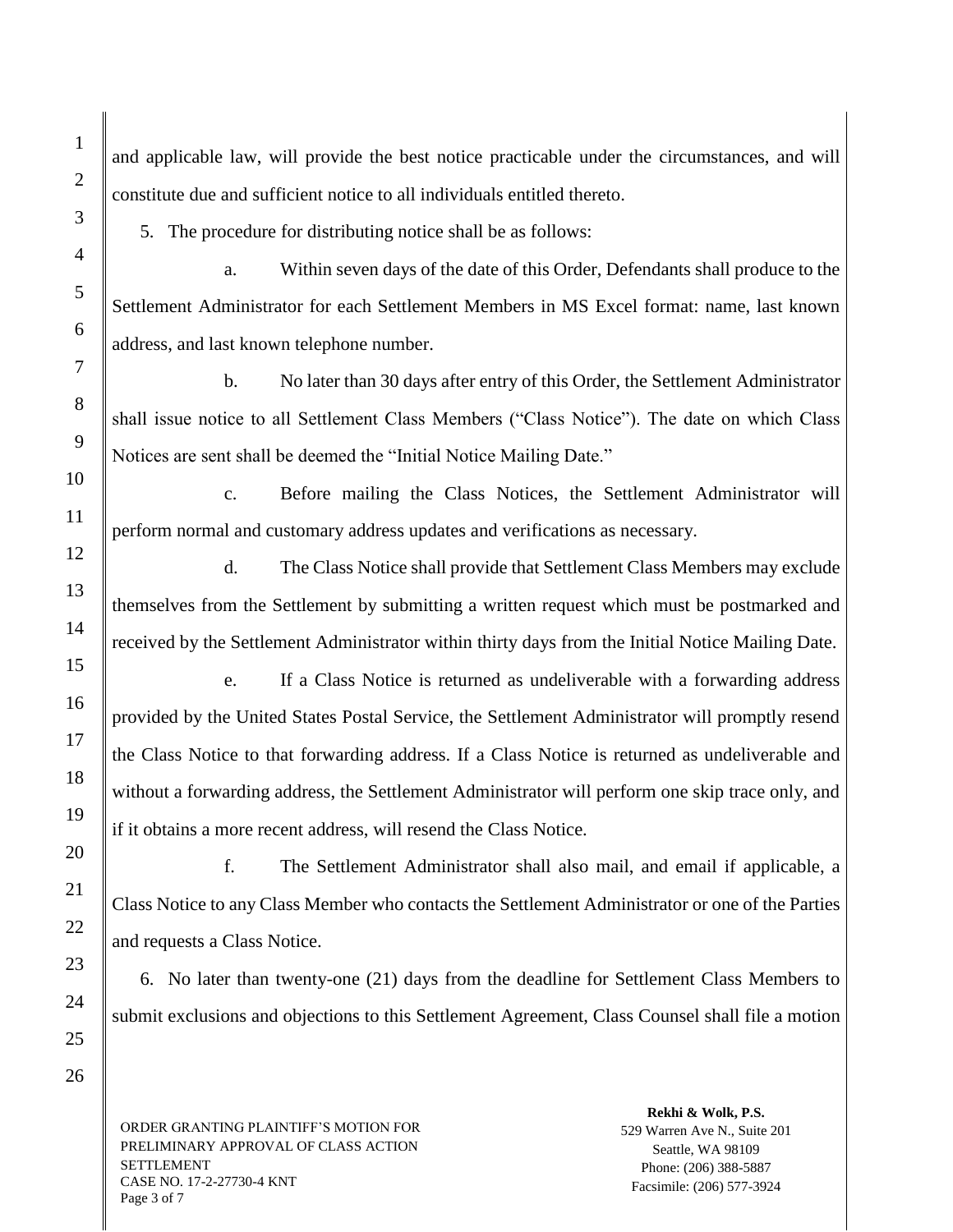requesting that the Court grant final approval of the Settlement Agreement and enter final judgment as to Defendants in the Action.

7. The Court reserves the right to adjourn the date of the Final Fairness Hearing without further notice to the members of the Settlement Class and retains jurisdiction to consider all further applications arising out of or connected with the proposed Settlement Agreement.

8. If the Court does not enter an order finally approving the Settlement, or if the Settlement does not become final for any other reason, then the action shall proceed as if the Settlement Agreement had not been executed.

IT IS SO ORDERED.

DATED this 12<sup>th</sup> day of September, 2019.

( 1ÊE SUTTON

Presented by:

**REKHI & WOLK, P.S.**

19 By: */s/ Hardeep S. Rekhi*, WSBA No. 34579 Gregory A. Wolk, WSBA No. 28946 Hardeep S. Rekhi, WSBA No. 34579 529 Warren Ave N., Suite 201 Seattle, WA 98109 Telephone: (206) 388-5887 Fax: (206) 577-3924 E-Mail: hardeep@rekhiwolk.com greg@rekhiwolk.com

*Attorneys for Plaintiff*

26

1

2

3

4

5

6

7

8

9

10

11

12

13

14

15

16

17

18

ORDER GRANTING PLAINTIFF'S MOTION FOR PRELIMINARY APPROVAL OF CLASS ACTION SETTLEMENT CASE NO. 17-2-27730-4 KNT Page 4 of 7

**Rekhi & Wolk, P.S.** 529 Warren Ave N., Suite 201 Seattle, WA 98109 Phone: (206) 388-5887 Facsimile: (206) 577-3924